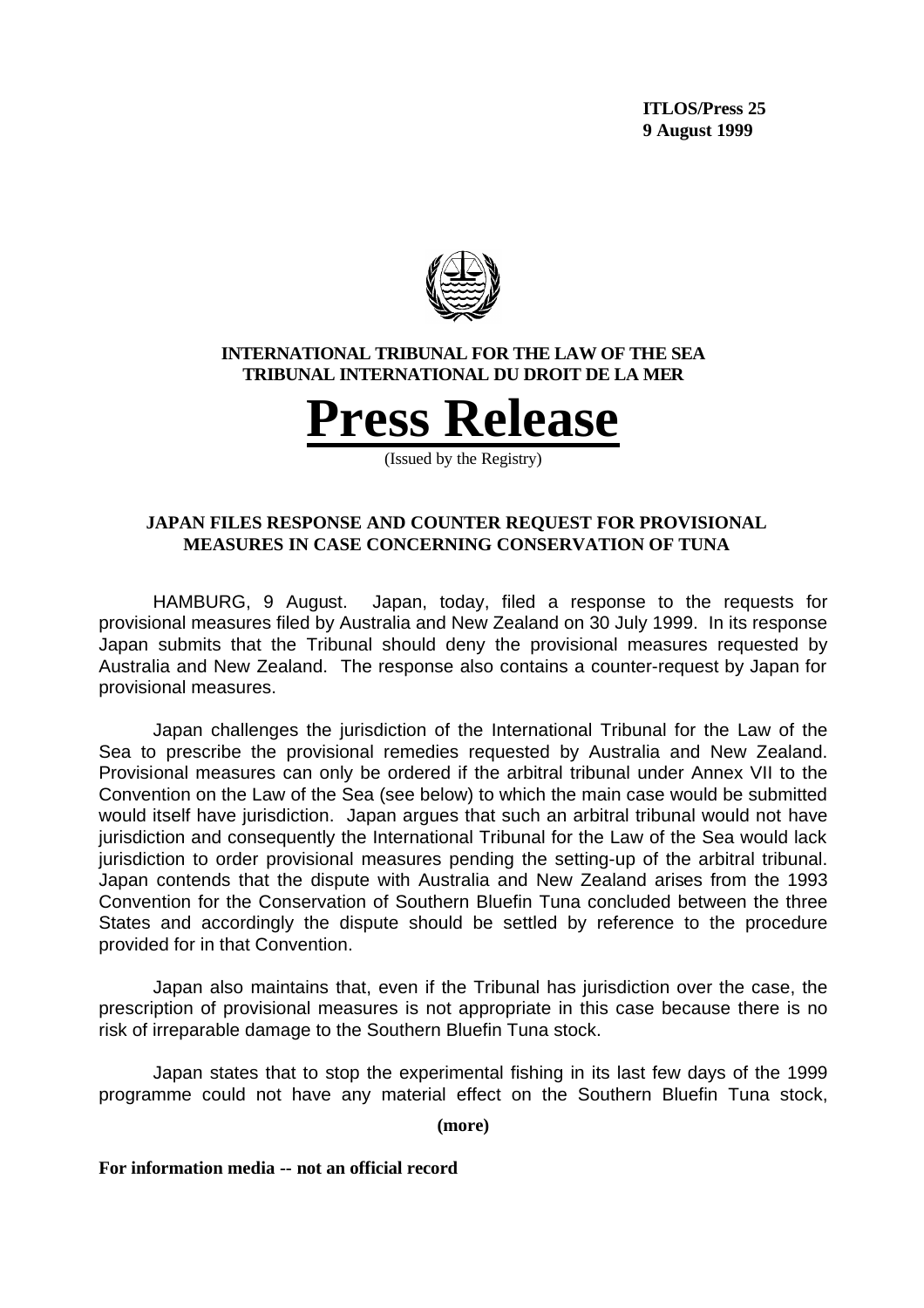### **Press Release ITLOS/Press 25 9 August 1999**

because it may concern only a few hundred tons of Southern Bluefin Tuna. Japan claims that it would, however, cause irreparable damage to its scientific research to stop the experimental fishing programme now, in mid-course.

Japan also contents that there is no urgency in the requests of Australia and New Zealand and that therefore the Tribunal should decline to prescribe provisional measures. It states that Australia and New Zealand could be fully compensated by future reductions in Japan's catch.

# **The counter request for provisional measures**

In the event that the Tribunal decides that the matter is properly before it, Japan requests the Tribunal to prescribe that:

- Australia and New Zealand urgently and in good faith resume negotiations and consultations with a view toward reaching agreement on the Total Allowable Catch (TAC), annual quotas, and the continuation of the experimental fishing programme on a joint basis.
- If there is no agreement on these matters within six months, Australia and New Zealand should agree to have the unresolved issues referred for resolution to the independent scientists that have been engaged by the parties.

# **Background information**

Australia and New Zealand filed their requests for provisional measures with the Tribunal on 30 July 1999. They claim that Japan's actions amount to a failure to conserve and to cooperate in the conservation of the Southern Bluefin Tuna stock. The applicants claim that Japan, by initiating an unilateral experimental fishing programme for Southern Bluefin Tuna in 1998 and 1999, threaten serious or irreversible damage to the Southern Bluefin Tuna population. The request is for an interim injunction against Japan to immediately cease the unilateral experimental fishing of the Southern Bluefin Tuna, which commenced at the beginning of June 1999. (See Press Release No. 24)

The Governments of Australia and New Zealand decided to submit their dispute with Japan to an arbitration procedure under Annex VII of the United Nations Convention on the Law of the Sea. Pending the constitution of such an arbitral tribunal, the Governments of Australia and New Zealand have requested the International Tribunal for the Law of the Sea to prescribe provisional measures, pursuant to paragraph 5 of Article 290 of the **Convention** 

#### **Provisional Measures**

**(more)**

**For information media -- not an official record**